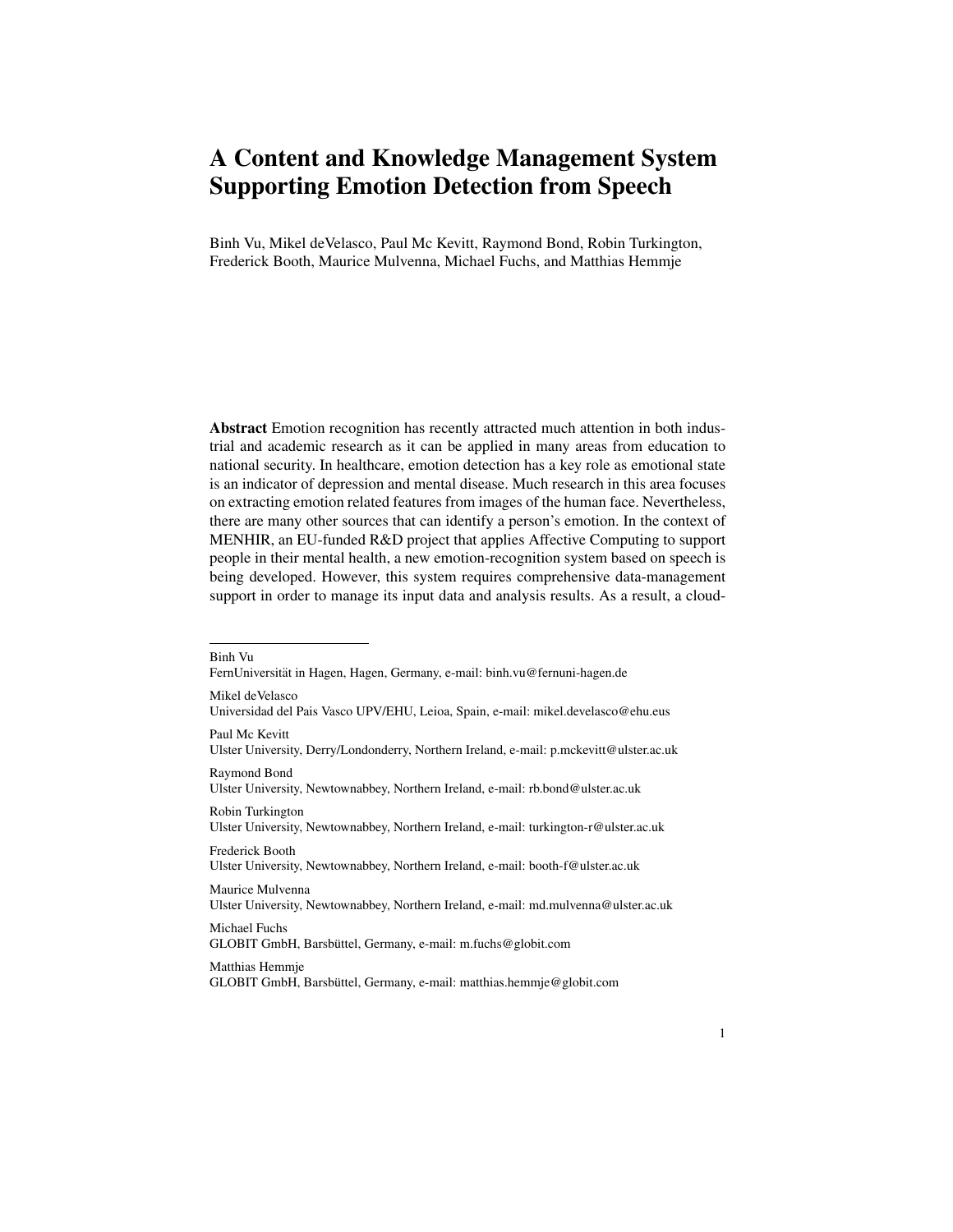based, high-performance, scalable, and accessible ecosystem for supporting speechbased emotion detection is currently developed and discussed here.

### 1 Introduction and Motivation

Affective Computing is an emerging inter-disciplinary field developing technology that attempts to detect, analyse, process, and respond to important psychological traits such as emotions, feelings, or behaviours with the goal of improving humancomputer interaction [1]. Sensor Enabled Affective Computing for Enhancing Medical Care (SenseCare) is a 4-year project funded by the European Union (EU), that applies Affective Computing to enhance and advance future healthcare processes and systems, especially in providing assistance to people with dementia, medical professionals, and caregivers [2]. By gathering activity and related sensor data to infer the emotional state of the patient as a knowledge stream of emotional signals, SenseCare can provide a basis for enhanced care and can alert medics, professional carer, and family members to situations where intervention is required [3] [4].

One of the systems developed in SenseCare is a machine-learning-based emotion detection platform [5] which provides an early insight into the emotional state of an observed person. SenseCare can process a live video stream or a pre-recorded video which enables analysis to be completed on the fly or at a later stage. Similar to SenseCare, the MENtal Health monitoring through InteRactive conversations (MENHIR) is a EU-funded project that aims to support and improve the mental wellbeing of people by applying Affective Computing, especially conversational technologies, such as emotion recognition in speech, automatic conversation management (chatbots), and other multidisciplinary topics [6]. According to the World Health Organization (WHO), mental, neurological, and substance use disorders make up 10% of the global, and 30% of non-fatal, disease burden. The global economy loses about US\$ 1 trillion per year in productivity due to depression and anxiety [7].

In MENHIR, new research assists people with improving their current state of emotion and provides a long-term overview of their state over time. A machinelearning-based emotion detection platform has been developed. Unlike SenseCare, where human emotions are extracted from a live video stream or a pre-recorded video, the MENHIR emotion detection platform identifies emotions from speech. The system relies on short-term features such as pitch, vocal tract features such as formants, prosodic features such as pitch loudness, as well as speaking rate to perform effectively. Furthermore, recurrent neural networks are applied to predict emotion in real-time using a 3D emotional model. This paper discusses the challenges of emotion detection based on speech and its corresponding transcription in the MENHIR project. Furthermore, it provides a solution to overcome these challenges. The architecture of the proposed system and its constituent components are described. Finally, we conclude and discuss future work.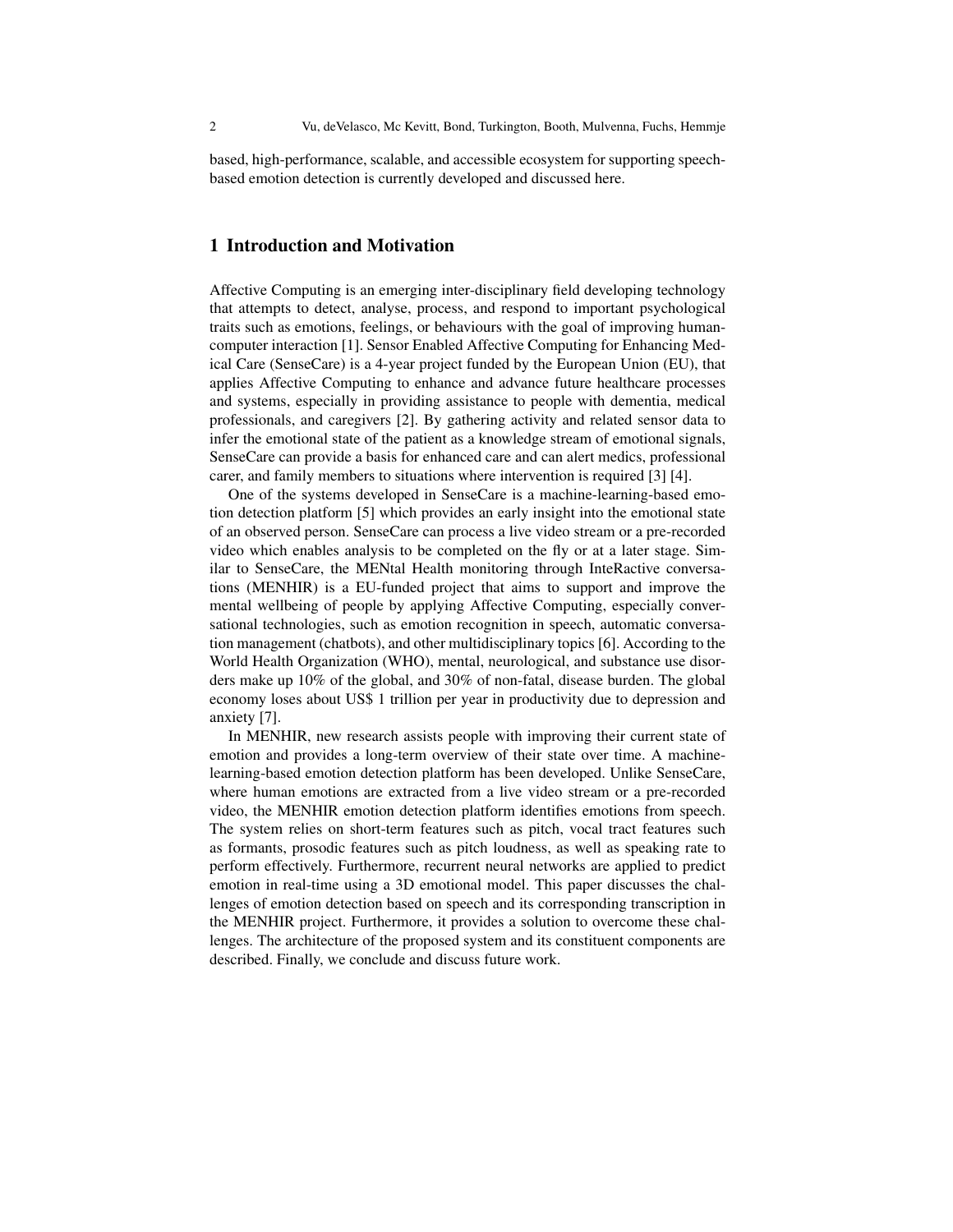#### 2 Problem Statement

One of the goals of the MENHIR project is to further extend the results of earlier research work, expanding the set of identified depressive speech acoustic features and automating their detection so that depressed and anxious speech can be accurately distinguished from healthy speech [8]. To enable this, challenging scenarios need to be considered and overcome as discussed here.

After a series of human-to-human counselling conversations are recorded in a laboratory setting, a corpus of audio data of conversations is formed. Along with the audio files, their metadata, which consists of documents describing the conversations and spreadsheets describing the conversation results, are also provided for advanced annotation and analysis. All these data need to be stored in a highperformance repository where other analysis systems can connect to and download them when needed. Furthermore, multimedia objects usually take up a lot of storage space. This means the data repository also needs to be scalable to fulfil users' demands in the future.

In MENHIR, not only multimedia objects but also other kinds of scientific content, knowledge, and their metadata need to be imported, stored, and managed. Sharing and exchanging research results powers collaborative and co-creative networking among project participants. Therefore, a solution is needed to support the ingestion of scientific publications from different sources. Here, the imported content can be managed and transformed into learning materials. Similar to multimedia objects, scientific data content also needs high-performance, scalable, and fault-tolerant storage. Furthermore, a content management system will enable users to edit, share, and publish their content.

There are a number of collaborative services producing analysis results and generating observed subject and patient conversational behaviour, such as, authentication, authorization, speech analysis data services, big data speech analysis, collaboration and coordination services, psychological/affective analytics, reporting/result sharing and reproducibility services [8]. It is crucial to have an integration architecture for all the mental health services and applications employed in MENHIR. This architecture will provide a common platform for these systems to communicate in a predefined flow, where input data is received and results are stored.

For research results to make an impact, they need to be easily found and used. Meanwhile, related publications, datasets, and analysis results are distributed in different locations. Therefore, one needs to find a means to automatically gather and combine all these resources into scientific asset packages. Otherwise, users can only find fragments of related information. It will prevent them from having a complete overview of the research topic and discovering important relationships between factors. Organizing related information and data into scientific asset packages is a powerful method of systemizing results produced by conversational technologies.

Finally, classification helps to narrow the choices among content, information, and knowledge resources. By dividing the material into reduced subsets, classification can make content, information, and knowledge resource retrieval and access faster and more accurate [9]. In MENHIR, a considerable volume of subject data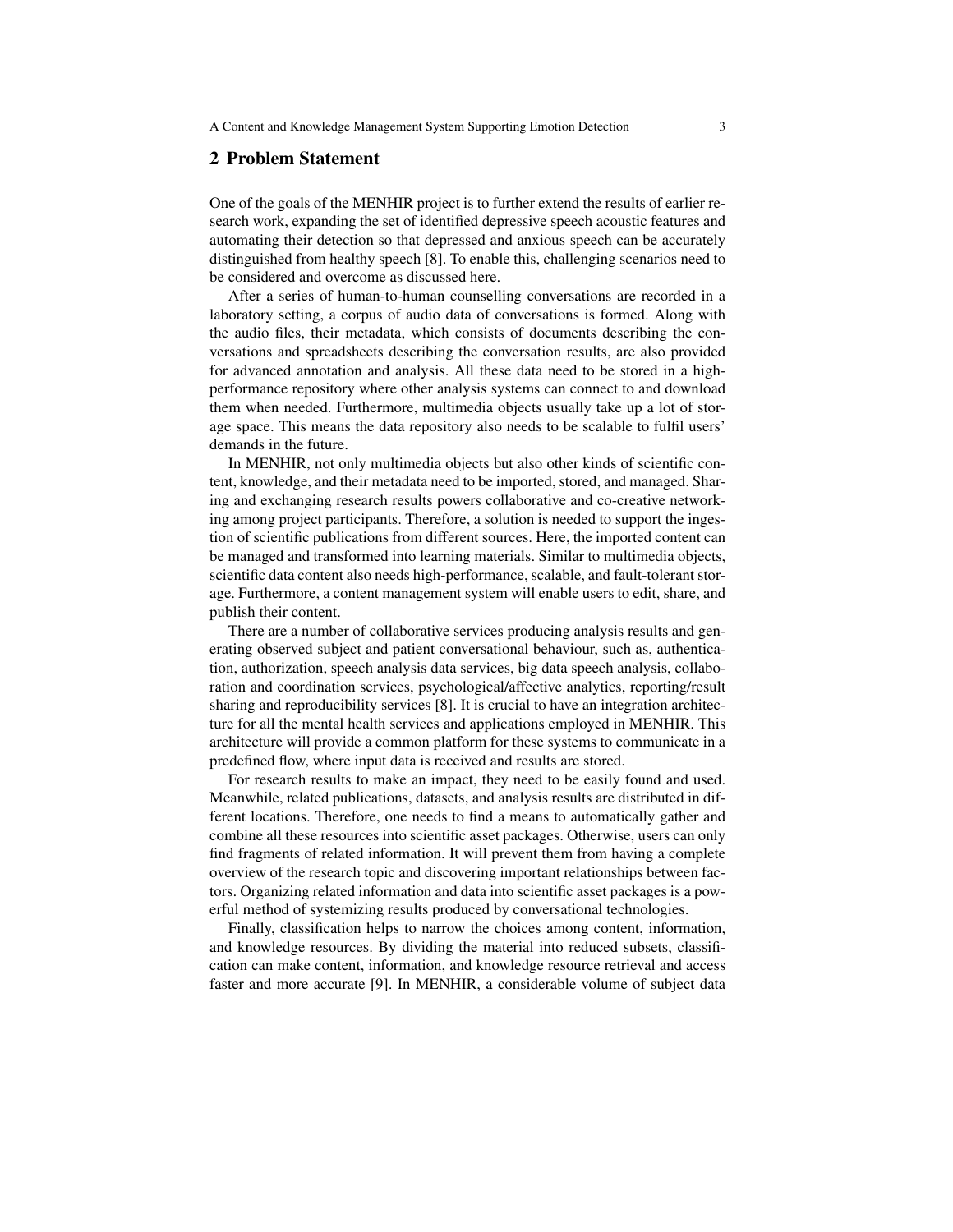will be analysed by an emotion detection server and will be made available for use by, for example, chatbots. Furthermore, the analysis results and related scientific publications will also be generated and managed in MENHIR. Without organizing the content created into suitable categories, researchers will not have capacity for insight on the key data produced in MENHIR, discover connections between data or whether something is missing. Therefore, a system that allows the content, knowledge, analysis results, and datasets to be classified is critical for the success of MENHIR.

## 3 System Design

Based on these challenges, we have developed a system design to support MENHIR in the task of conversational technologies research and development. In this section, a cloud-based Content and Knowledge Management Ecosystem (KM-EP) for audio files and metadata persistence, human emotion detection, as well as asset packaging, classification, and management is introduced and described. Figure 1 illustrates the architecture of the system, which comprises the MENHIR KM-EP and supporting systems.

The MENHIR Content and Knowledge Management Ecosystem (KM-EP) provides a platform for managing scientific as well as educational content and knowledge resources. Furthermore, the KM-EP will act as a framework for researchers to deploy their work without spending time reimplementing basic functionalities, such as, e.g. user management and task scheduling. In Figure 1, four components of the MENHIR KM-EP, which are related and crucial for the tasks of audio data persistence, emotion detection, as well as asset packaging, classification, and management, are shown. The components are Media Archive (MA), Digital Library (DL), Taxonomy Manager (TM), and Asset Manager (AM).

The first component that is needed for the MENHIR KM-EP is the Media Archive (MA). The MA manages all multimedia objects in the KM-EP. The MA enables users to create, persist, manage, and classify different types of multimedia objects, such as, e.g. video, audio, images, presentation slides, along with their metadata. In MENHIR, audio files and their metadata need to be imported and stored together in the system. The initial audio files are, e.g., recordings of interviews, which are conducted in order to form a corpus of conversational audio data. This corpus will be used to validate the operation of the Emotion Detection Server. Their metadata consists, e.g., of documents describing the interviews and spreadsheets describing the interview results. Furthermore, audio files of conversations and interviews can also be uploaded and linked to user accounts automatically or manually. The KM-EP provides an interface where users can upload these files into the system and populate basic metadata information related to them, such as, e.g. title, description, authors, and creation date. The uploaded files are stored in a cloud storage service, which is fault-tolerant, flexible, scalable, and has high performance. This will enable users to have fast and stable access to the files worldwide. Furthermore, with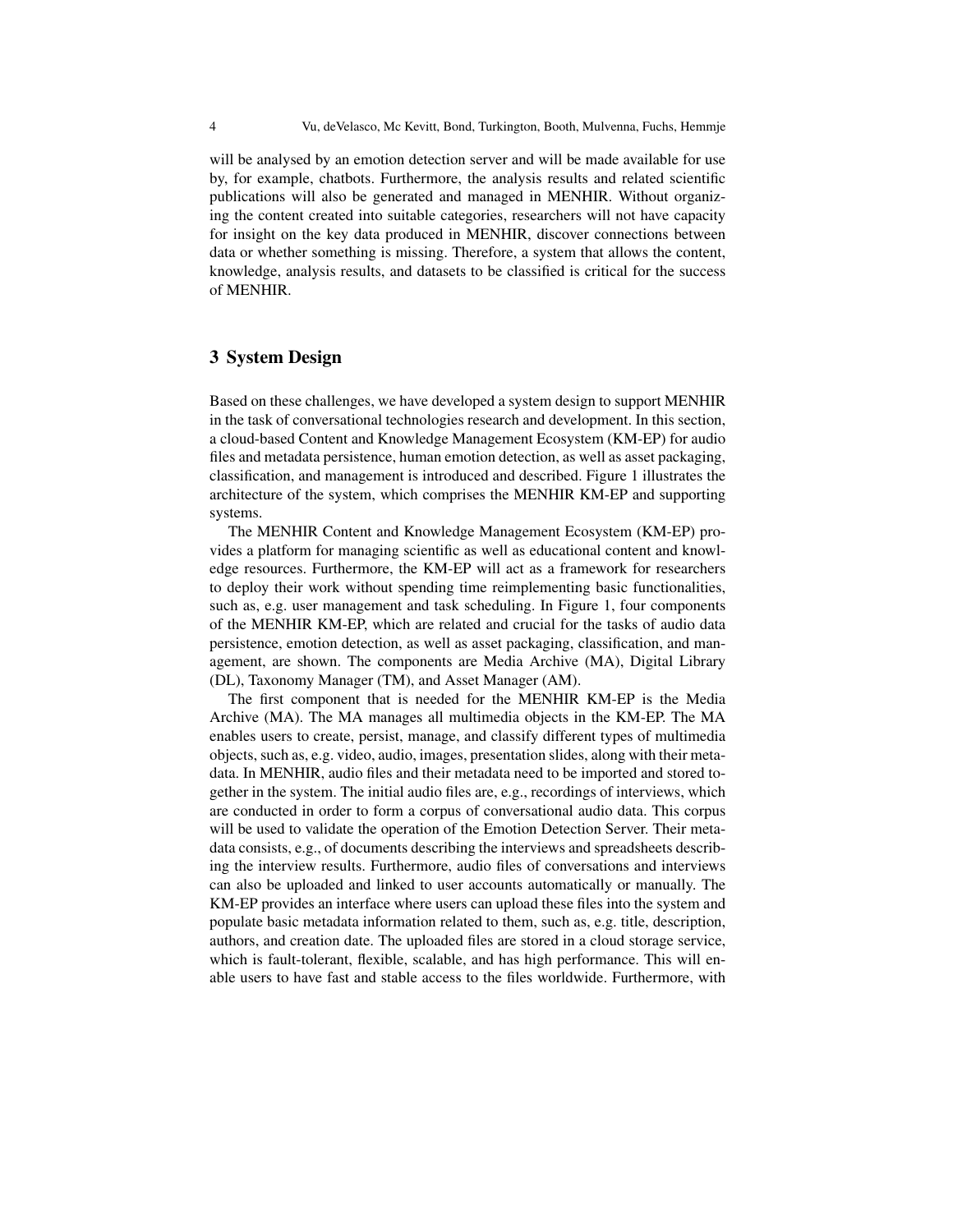

Fig. 1 Architecture of MENHIR Content and Knowledge Management Ecosystem (KM-EP)

the support of the TM component, multimedia objects can be classified into different categories. Classification enables objects to be searched and accessed easily and quickly by users.

The next component of the KM-EP is the Digital Library (DL). The DL enables users to import publications into the KM-EP, persist, and manage them. Using a Mediator-Wrapper Architecture, publications from different sources, such as, e.g. Mendeley [10], SlideShare [11], and in different formats, such as BibTex [12] and OAI-PMH [13], can be queried, uploaded, and integrated into the DL [14]. Similar to the MA, after importing or creating a new publication using the DL, users have the option to fill in its metadata, such as, e.g. title, abstract, conference, publisher, and upload the document. The uploaded files will also be stored in cloud storage to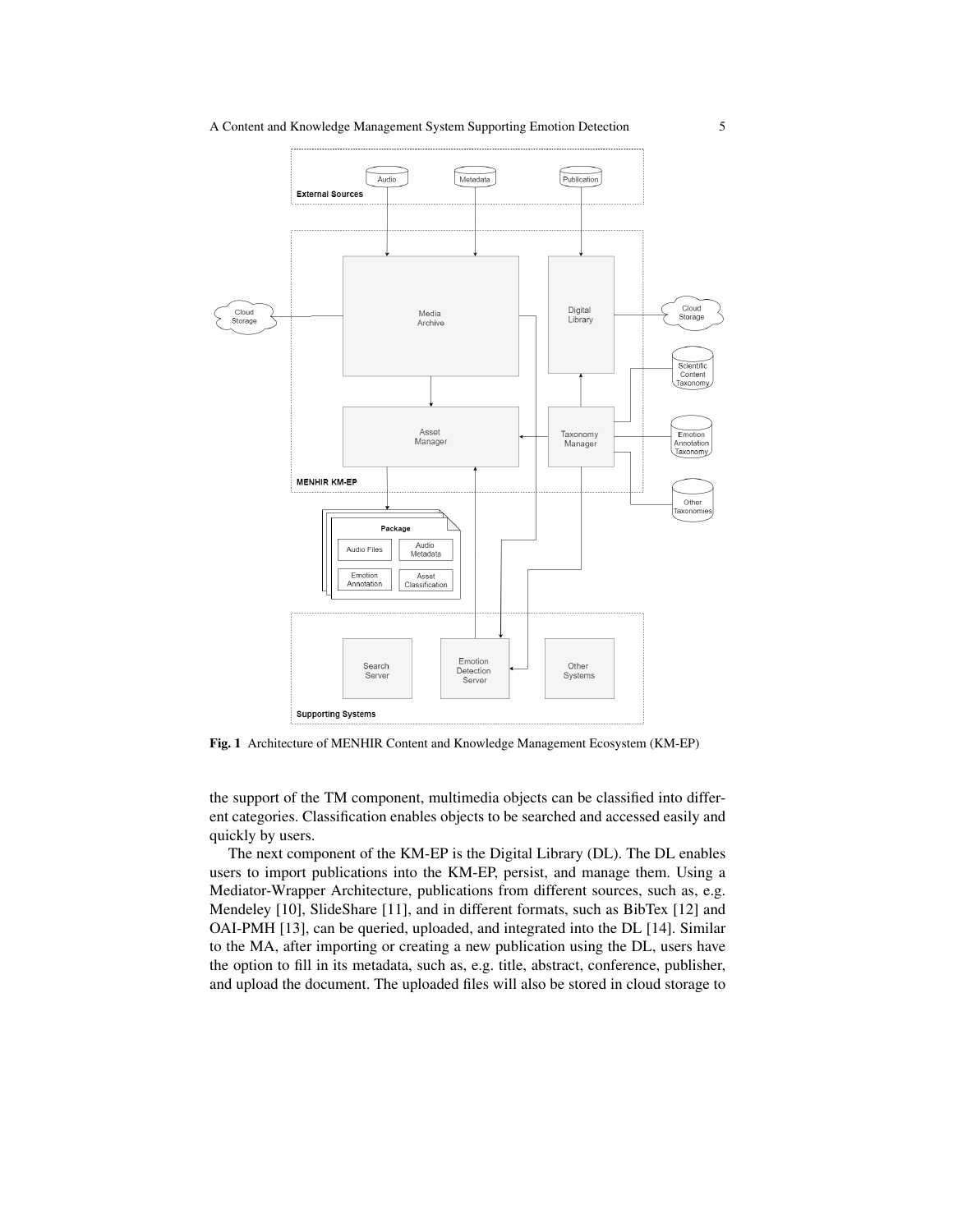maintain their availability and scalability. By indexing file metadata and classifying publications into existing categories, they can be searched by users based on these criteria.

The Taxonomy Manager (TM) component supports the construction, collaboration, management, and evolution of taxonomies. The TM enables users to develop and manage their own taxonomies. With the support of its version control system, users can manage the changes of their taxonomies. Every modification is tracked and can be reverted. A complete history of changes helps users to compare different versions of a taxonomy. Furthermore, the branching feature enables users to create multiple versions of a taxonomy.

Multimedia objects, publications, and assets of the MENHIR KM-EP can be classified with support of the TM. As a result, users can search and browse contents quickly and easily. Classification also enables navigation inside the KM-EP. A persistent identifier introduced for each term in a taxonomy enables taxonomy evolution without affecting existing classifications. A rating system is implemented based on crowd voting to support the evaluation of taxonomies in the KM-EP. With the rating system, authors can improve the accessibility of their taxonomies, and users can also choose quickly more relevant taxonomies. A caching system enables thousands of taxonomies and terms to be retrieved and constructed in just a few milliseconds.

In MENHIR, the TM can not only be used to collect, classify, and provide access to audio materials from initial emotion analysis and results but can also support the emotion detection platform by providing an emotion annotation taxonomy. The machine learning platform can use this taxonomy to label its training and validation set. This creates a standard emotion classification that can be used for classifying results produced later by the platform. This process would be more costly without the classification, annotation, and access support of the TM in the MENHIR KM-EP supporting scientific research in the domain of Affective Computing.

The Asset Manager (AM) component is where related data, metadata, analysis results, and classification are gathered and combined into packages. In order to do this, a cronjob is developed and scheduled to run regularly after a given period of time. This cronjob has 3 tasks, which are: (1) searching for new audio files and their metadata and adding them into a new asset, (2) sending the new audio files and their metadata to the emotion detection server for analysis, and (3) receiving and adding analysis results into its package. This guarantees that new data will always be processed after it is uploaded to the MENHIR KM-EP.

After the cronjob has been started, the daemon searches for audio files along with their metadata in the MA. For each audio record found, the daemon will check if it belongs to a package in the AM or not. If it exists in a package, the emotion detection process, along with other processes, has been already completed for this audio record and the daemon continues to work with other audio records. Otherwise, the daemon needs to gather necessary data, such as uploaded files, documents describing the counseling interview where the audio file was recorded, and the spreadsheets describing the interview results. These files will be downloaded from the current cloud storage service to a temporary location in the local server. Next, the daemon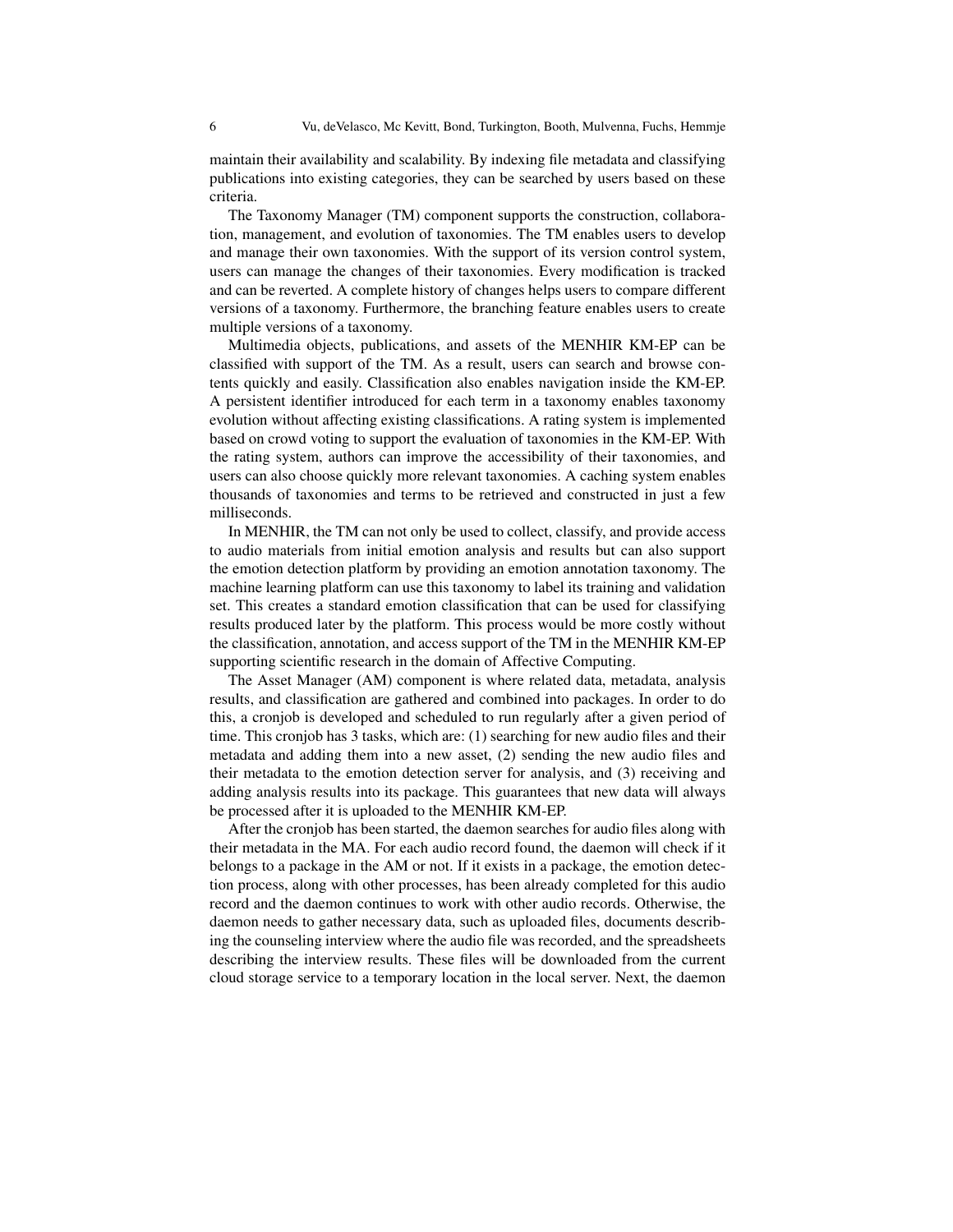

Fig. 2 Activity Diagram of the Asset Manager (AM) Cronjob

checks if an emotion annotation was produced for the audio record. If it has been produced, the daemon will go to the next step. Otherwise, it will search for the annotation file produced by the Emotion Detection server. If this file does not exist, the daemon will send a request to the server and let it process the downloaded audio file along with its metadata. An annotation file will then be produced by the server. The daemon reads the file and adds it to the new package. Errors that occur whilst the daemon is running will be written to the log file in order to enable the system administrator to debug them later. Figure 2 describes the activity flow of the cronjob.

After an emotion annotation file is added, users can use the Emotion Audio Player (EAP), which is an important feature of the AM, to play the audio files and discover the current emotional state of the subject in the audio. The emotion in the annotation file will be indexed based on its timestamp. When the audio playback reaches a timestamp, the player will display the emotion associated with it. Furthermore, with this annotation file, emotions of the subject in the audio file can be visualized with various visualization techniques. This enables users to have an overview of the current emotional state of the subject and provides an opportunity to explore hidden information behind human emotion.

Finally, the AM enables users to edit, delete and classify their packages through interacting with a user interface. Not only audio records and respective analysis results inside a package can be classified using the scientific content, emotion annotation, and other types of taxonomies, but the package itself can be classified into different categories using the TM. This classification will be stored in the package as well as indexed in a search server. With the AM, scientific content and respective analysis results can be managed in a central repository. This will reduce dramatically the effort to deploy, maintain, search, and reuse scientific data.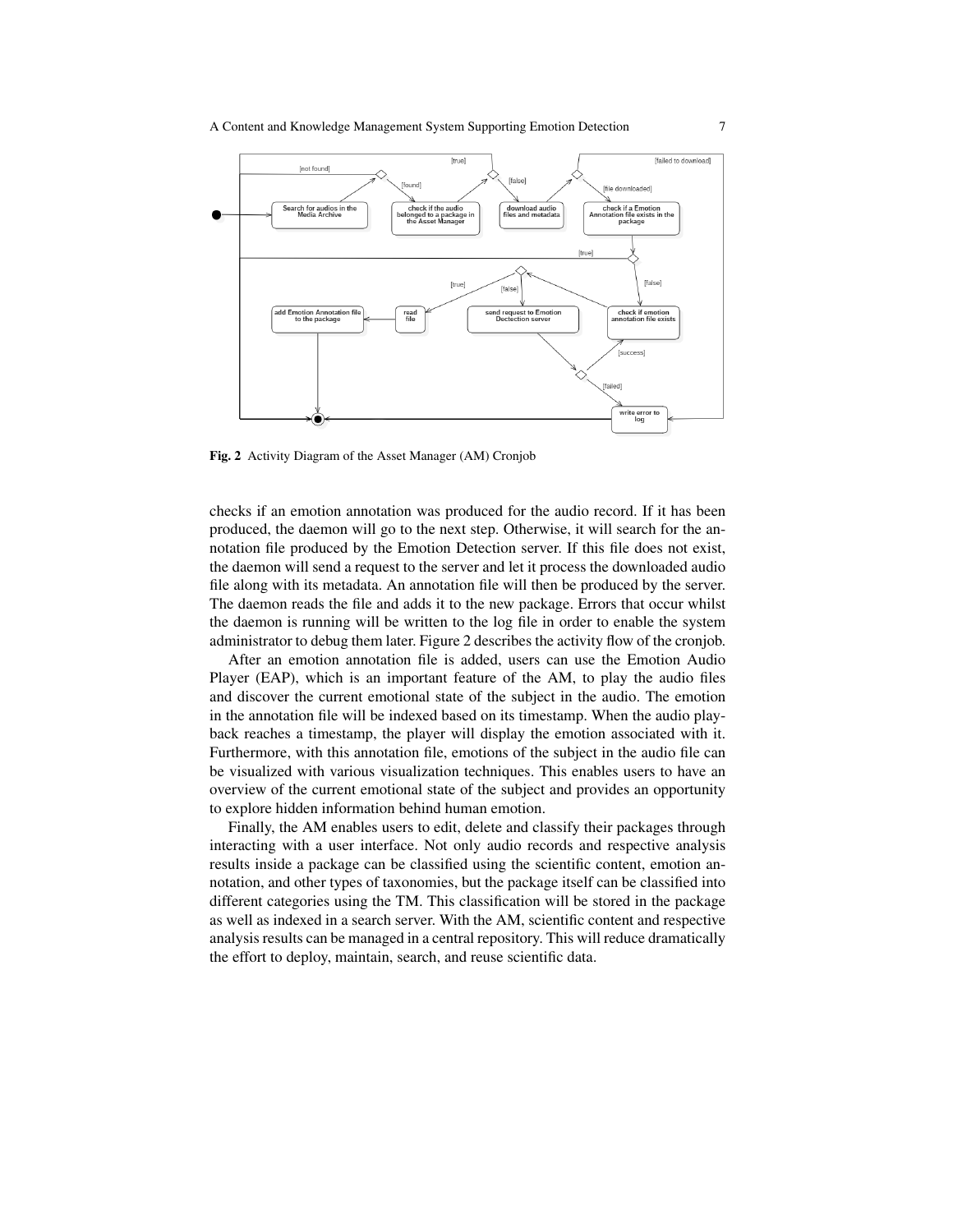Supporting systems such as Emotion Detection Server and Search Server provide standalone, high-performance services that the MENHIR KM-EP can take advantage of. They provide interfaces, so the KM-EP can send requests and later receive results. In the context of this paper, we focus on the Emotion Detection Server, which is being developed in MENHIR.

The Emotion Detection Server detects human emotion from speech signals extracted from the audio files and their transcriptions. The files will be downloaded from the MA and sent to the processing server by the introduced cronjob from the AM component. The audio samples are processed by the server and their results are exported to annotation files and stored in the local server for the KM-EP to access and use. Automatic recognition of spontaneous emotions from speech is complex [15]. To overcome its challenges, two procedures have been conducted. The first one is the annotation task, that involves the segmentation of the audio samples in order to label them with emotions, and the second one is building a model that is able to distinguish between different emotional states.

In relation to the annotation, transcriptions are used to identify the spoken turns, and those turns have been split automatically into segments of between 2 and 5 seconds, because it is known that there is no emotion change in this time window. Subsequently, each segment is labelled by both professional and crowd annotators following the same questionnaire. The questionnaire includes both categorical and dimensional annotation (valence, arousal, and dominance). Using these annotations, we have experimented with the creation of a model capable of identifying the mood of the speaker through application of neural network algorithms. This model infers the subject's emotional state using both audio features (such as e.g. pitch, energy, Mel-Frequency Cepstral Coefficients (MFCCs)) or the spectrogram. With this model, an emotion detection server can be developed to provide the MENHIR KM-EP with emotion annotations from both acoustic signals and their corresponding transcription in real-time.

A high-performance search server is needed to index content objects in the MA and the DL, so they can be searched quickly by users. Furthermore, indexing classifications enables faceted search, which is a way to add specific, relevant options to the results pages, so that when users search for content, they can see where in the catalogue they've ended up [16]. With the faceted feature, users can have an overview of the classification of contents in real-time and quickly find results by selecting only relevant categories. Furthermore, faceted search enables navigation using taxonomy hierarchies, which are created and managed using the TM [17].

Besides a search server, other systems, such as, e.g. cache server, queuing system, are also important for the MENHIR KM-EP. Caching improves performance of the system by pre-processing and storing frequently used data in memory, each time it is required, it can be retrieved from there without requiring reconstruction resources. A queuing system enables the KM-EP to process data in an organized manner. Processing all data at once requires considerable computing power and resources. Therefore, organizing data into a queue and processing them accordingly would allow the resource to be distributed evenly and reduce stress on system components.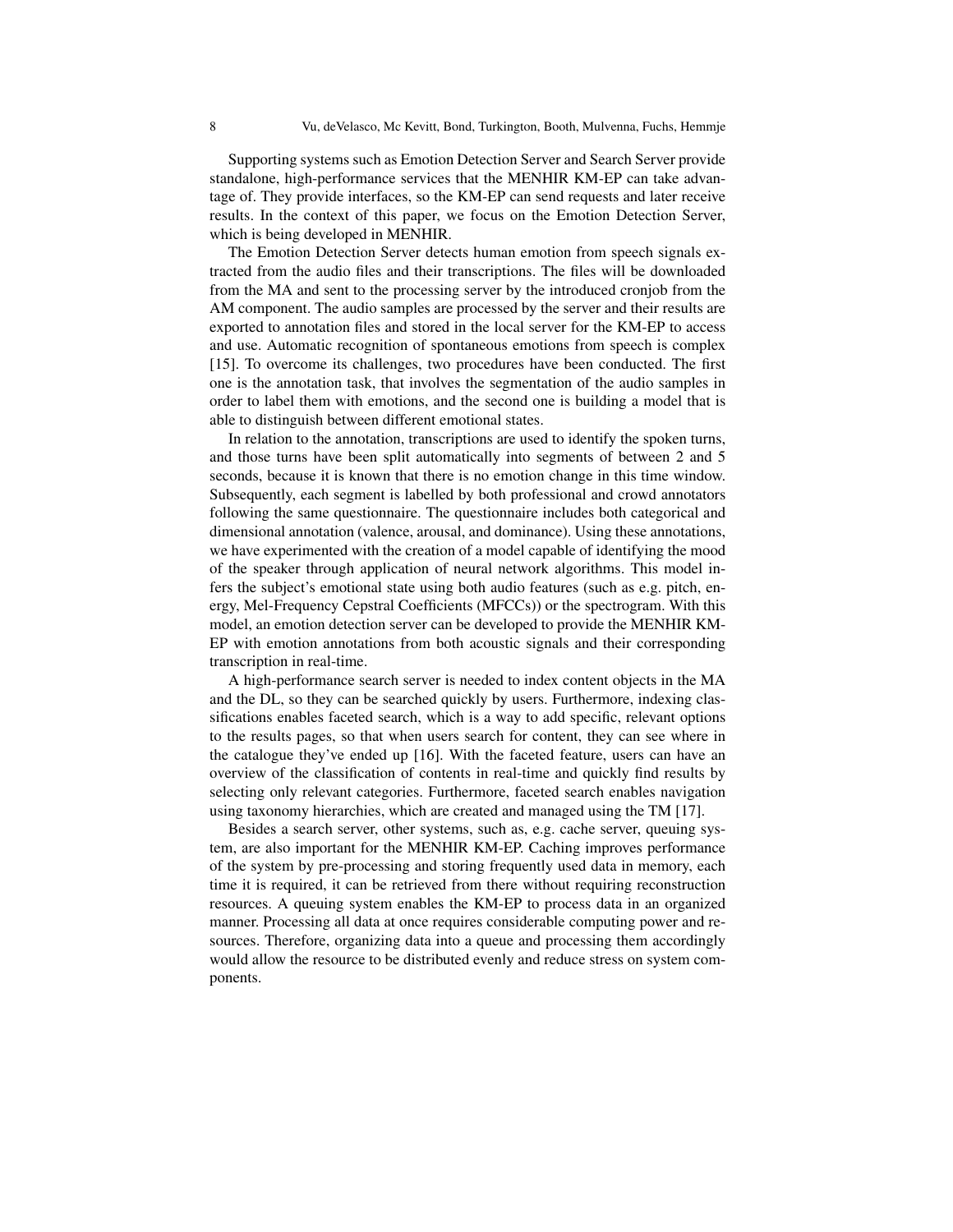A Content and Knowledge Management System Supporting Emotion Detection 9

#### 4 Conclusion and future work

The MENHIR project provides rapid intervention, appropriate feedback and overview on the state of development of subject mood and anxiety levels over time, by monitoring moods, behaviour, and symptoms of subjects in real time. The objective of the work reported in this paper is to develop an integration platform to support the ingestion and management of audio files and their metadata, results on human emotion detection from speech, and scientific asset packaging, classification, and management.

Here, we have described the challenges involved in the development and integration of such a platform. The content and knowledge management ecosystem (KM-EP) proposed here is a cloud-based, high-performance, scalable, and easy to use solution. By relying on its Media Archive and Digital Library, the KM-EP is able to ingest, modify, share, and preserve scientific publications and multimedia objects, such as audio files and their metadata. The Taxonomy Manager enables users to classify content and knowledge, which leads to better quality and faster exploration. Finally, the Asset Manager combines related scientific publications, multimedia objects, datasets, and analysis results into packages. With the Asset Manager, all the related data, information, and knowledge can be gathered and managed in one central repository, which is easier to maintain and reuse. The MENHIR KM-EP will provide a useful foundation for the development of conversational systems in mental health promotion and assistance.

The current emotion detection server uses a model, which needs to be trained offline by AI experts. This model also needs to be re-trained frequently with updated corpora to enhanced its accuracy. The MENHIR KM-EP can be extended in the future to use the uploaded audio records in the MA to form a new corpus. Then, the new model can be trained based on the new data corpus and replace the former model automatically. By doing this, the cost of developing an advanced emotion detection model can be reduced.

Acknowledgements This publication has been produced in the context of the MENHIR project. This project has received funding from the European Union's H2020 Programme under grant agreement No. 823907. However, this paper reflects only the authors' view and the European Commission is not responsible for any use that may be made of the information it contains.

### **References**

- 1. M. Healy, R. Donovan, P. Walsh and H. Zheng, "A Machine Learning Emotion Detection Platform to Support Affective Well Being," in IEEE International Conference on Bioinformatics and Biomedicine, 2018.
- 2. "Sensor Enabled Affective Computing for Enhancing Medical Care," 19 April 2017. [Online]. Available: https://cordis.europa.eu/project/rcn/199563/factsheet/en. [Accessed 27 August 2019].